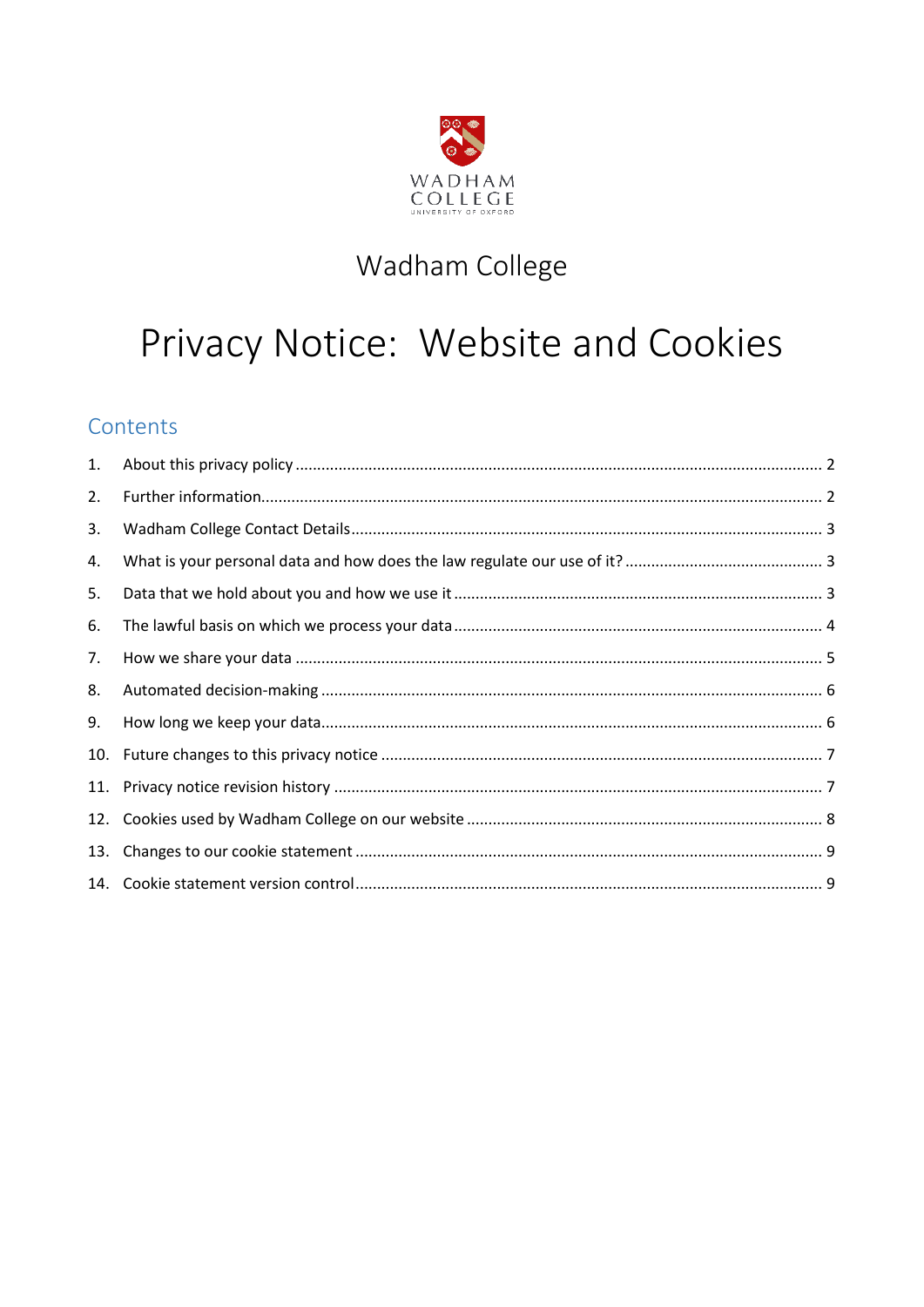## <span id="page-1-0"></span>1. About this privacy policy

This notice explains what personal data Wadham College ("us" or "we") gather and hold about visitors to our website ("you"), how we use it internally, how we share it, how long we keep it and what your legal rights are in relation to it. If you access other websites, include those linked to on our site, you will need to consult the appropriate information on other sites for information on their policies and or statements.

For the parts of your personal data that you supply to us to us, this notice also explains the basis on which you provide the information. For the parts of your personal data that we generate about you, or that we receive from others, it explains the source of the data.

There are some instances where we process your personal data on the basis of your consent. This notice sets out the categories and purposes of data where your consent is needed.

In this notice, Wadham College may also be used to mean its subsidiaries and affiliates: Wadham College Services Ltd, Wadham College Design & Build Ltd, and Boathouse Consortium Ltd.

## <span id="page-1-1"></span>2. Further information

Wadham College has also published a [separate privacy notice](https://www.wadham.ox.ac.uk/governance/wadham-college-gdpr-framework) which covers data processing across the College. This privacy notice has links to detailed information for the specific groups and activities listed below. To the extent that you complete a web form on our site, which asks you to give us certain information voluntarily (such as your name, contact information, email addresses or phone numbers) for a specific purpose, you may need to consult another of our notices to see how that data will be handled. For example, if you use a web form to register to attend a College event, you should also consult the conferences and events [further information.](https://www.wadham.ox.ac.uk/governance/wadham-college-gdpr-framework) To obtain a full picture of how your data is treated, it is important that you read this privacy notice together with any other applicable privacy notices on the [College's GDPR webpage](https://www.wadham.ox.ac.uk/governance/wadham-college-gdpr-framework):

#### Students and applicants

- Outreach, potential students and applicants
- Current students

#### Staff and applicants

- Applicants for academic or non-academic roles at Wadham
- Current and former academic and non-academic staff and others who have an association with the College

#### Other operational areas of the College

- Financial, commercial and related administration (records relating to financial administration for members of the College but also suppliers/contractors, property transactions, and other accounting purposes)
- Conferences and events
- Security, maintenance and health and safety (including how we use CCTV)
- IT systems (including how we monitor internet and email usage)
- College Archives

A separate privacy notice for our alumni and donors (including what financial information we hold about our alumni and how we use it when considering fundraising initiatives) is available [here.](https://www.wadham.ox.ac.uk/governance/wadham-college-gdpr-framework)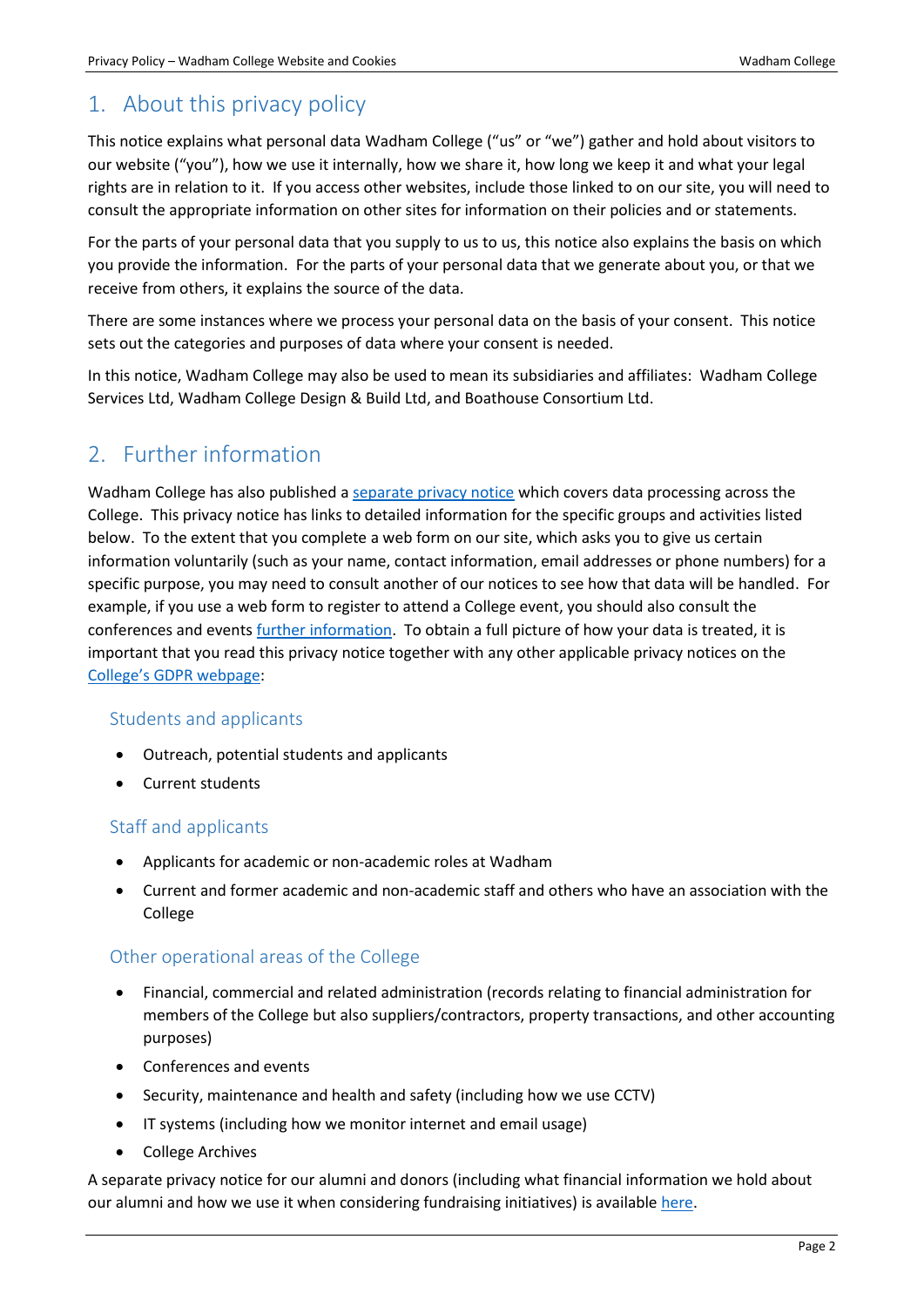## <span id="page-2-0"></span>3. Wadham College Contact Details

If at any point you have questions about our privacy notice, or how we are using your data, please get in touch with us using the contact details below:

Website and Communications Officer, Wadham College, Parks Road, Oxford OX1 3PN

Email[: comms@wadham.ox.ac.uk;](mailto:comms@wadham.ox.ac.uk) Tel: 01865 87453

Data Protection Officer, Wadham College, Parks Road, Oxford OX1 3PN

Email[: data.protection@wadham.ox.ac.uk;](mailto:data.protection@wadham.ox.ac.uk) Tel: 01865 277900.

## <span id="page-2-1"></span>4. What is your personal data and how does the law regulate our use of it?

"Personal data" is information relating to you as a living, identifiable individual. We refer to this as "your data".

Data protection law requires Wadham College ("us" or "we"), as data controller for your data:

- To process your data in a lawful, fair and transparent way;
- To only collect your data for explicit and legitimate purposes**;**
- To only collect data that is relevant, and limited to the purpose(s) we have told you about;
- To ensure that your data is accurate and up to date;
- To ensure that your data is only kept as long as necessary for the purpose(s) we have told you about;
- To ensure that appropriate security measures are used to protect your data.

## <span id="page-2-2"></span>5. Data that we hold about you and how we use it

Whenever you use a website, mobile application or other Internet service, certain information is created and recorded automatically. The same is true for our website(s), being those with URLs starting www.wadham.ox.ac.uk.

In addition to the data we gather via web forms placed on our site (the handling of which will be governed by the relevant data protection notice covering the circumstances and context), we collect and generate a variety of data via our website(s).

Categories of data that we collect, store and use include (but are not limited to):

- Log data: Whenever you use our website, our servers automatically record information ("log data") regarding that access, including:
	- o Any data sent by your browser or mobile app to enable you to access the site.
	- o Location data of users (if provided by the connecting device).
	- $\circ$  Internet Protocol (IP) address of the connecting device or other unique device identifiers.
	- o Browser type and setting for the connecting device.
	- o The date and time of access.
	- o Details of any attempts to log on to closed systems.
	- o Crash data.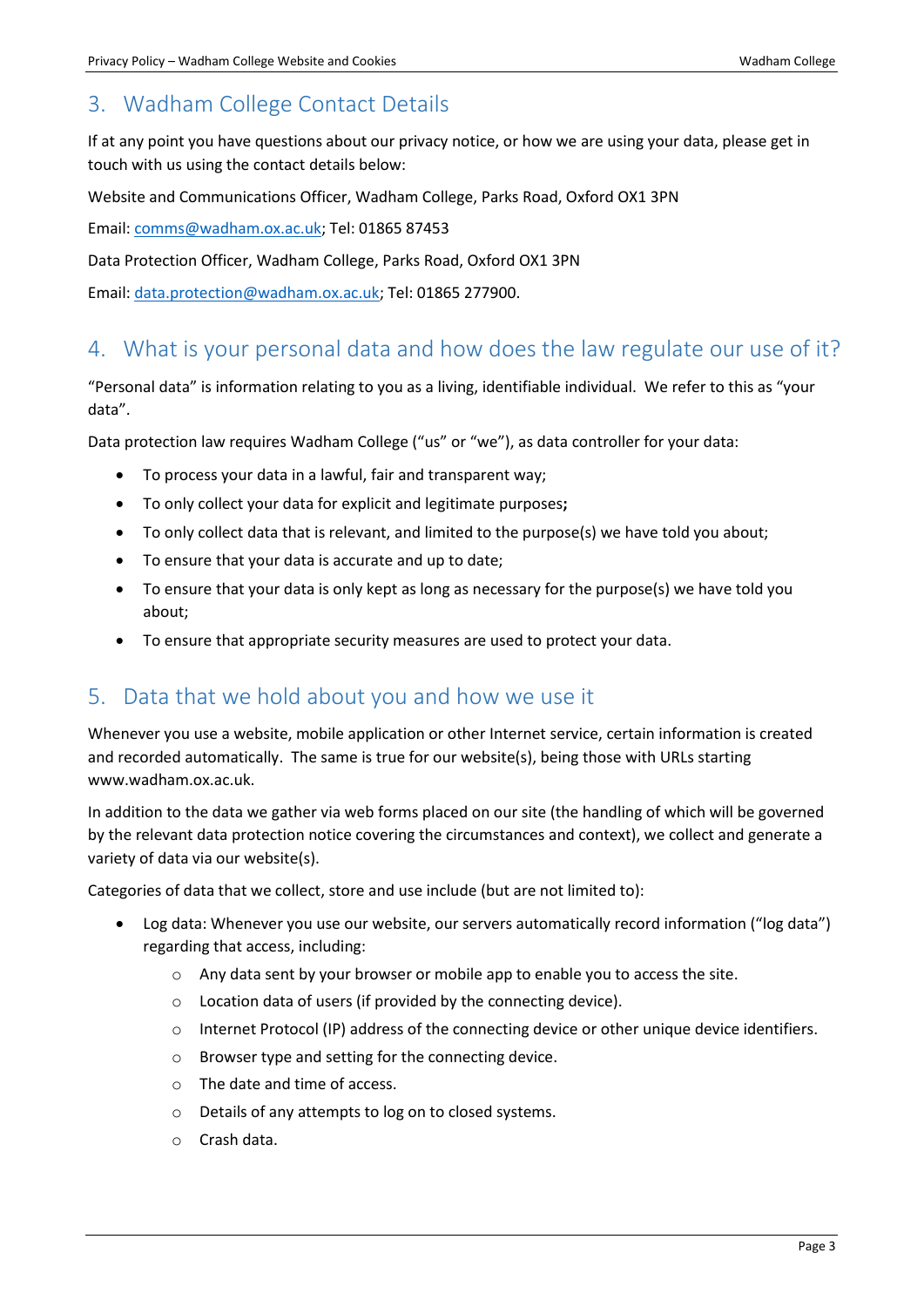- Cookie data: We may use "cookies" (small text files sent by your computer each time you visit our website, unique to your visit or your browser) or similar technologies to record additional information. Our cookies record information including:
	- o Language preferences.
	- o Contents of online 'shopping baskets' (where relevant).

For further information on the cookies we use and the data each collects, please see our [Cookie notice.](https://www.wadham.ox.ac.uk/home/privacy-cookies)

Most data collected is statistical data about our users' browsing actions and patterns, and does not identify any individual. However, there may be occasions where browsing patterns are connected to IP addresses or location data such that the data as a whole is personal data.

Whether we collect some of the above information often depends on your device type and settings. To learn more about what information your device makes available to us, please also check the policies of your device manufacturer or software provider.

## <span id="page-3-0"></span>6. The lawful basis on which we process your data

The law requires that we provide you with information about the lawful basis on which we process your personal data, and for what purpose(s).

In most circumstances, we require your consent to place cookies on your device(s). When you access our website you are notified that we use cookies, and continued use of the site following that notification is taken as consent to the use of cookies.

If you would prefer that we do not use cookies, you should adjust your browser settings to reject cookie use. Your operating system may allow you to set your preferences in a variety of ways, including a "Do Not Track" setting. If you enable the setting, we will not track your activity on our site.

Where we use cookies for site security, or to ensure the proper functioning of the site (for example via the use of load-bearing cookies), we do not require your consent to the use of these cookies. We have a legitimate interest in their use and we process all data, as collected by those cookies, on that basis.

#### Data that you provide to us and the possible consequences of you not providing it

The data that we collect via our website in the course of your accessing it, is provided by you on a voluntary basis. If you elect to adjust your browser settings to reject cookies, it may affect your experience in using the site, in the event that any blocked cookies support functionality.

#### Other source of your data

Apart from the data that you provide to us, we may also receive data about you from other sources:

- We may get information about you and your activity outside Wadham College from other third parties we work with. For example:
	- o The University of Oxford
	- $\circ$  Google Analytics shares information with the websites or apps where it runs to provide statistics. We also receive this information, which may include information such as whether clicks on other sites led to visits to our site. For more information about Google Analytics see [http://www.google.com/analytics/.](http://www.google.com/analytics/)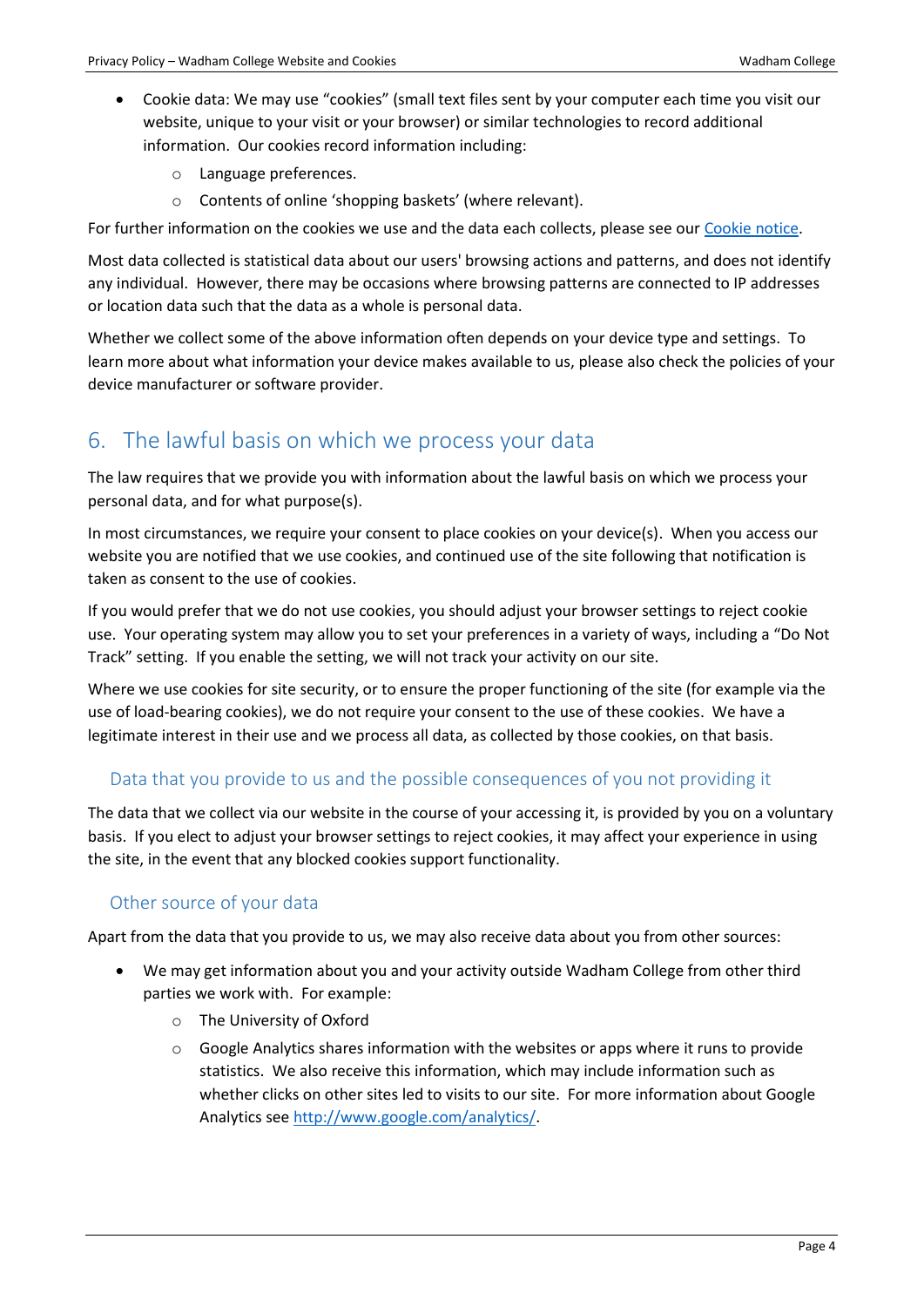## <span id="page-4-0"></span>7. How we share your data

We do not, and will not, sell your data to third parties. We will only share it with third parties if we are allowed or required to do so by law.

Examples of bodies to whom we are required by law to disclose certain data include, but are not limited to:

| Organisation                                                                                                                                                          | Why?                                                                                                                                                                                                                              |
|-----------------------------------------------------------------------------------------------------------------------------------------------------------------------|-----------------------------------------------------------------------------------------------------------------------------------------------------------------------------------------------------------------------------------|
| UK agencies with duties relating to the<br>prevention and detection of crime,<br>apprehension and prosecution of<br>offenders, safeguarding, or national<br>security. | We may share data with government departments, crime prevention<br>and law enforcement agencies when required or considered<br>appropriate in the circumstances and with the proper consideration of<br>your rights and freedoms. |

Examples of bodies to whom we may voluntarily disclose data, in appropriate circumstances, include but are not limited to:

| Organisation                                                                                                                                                          | Why?                                                                                                                                                                                                                                                                                                                 |
|-----------------------------------------------------------------------------------------------------------------------------------------------------------------------|----------------------------------------------------------------------------------------------------------------------------------------------------------------------------------------------------------------------------------------------------------------------------------------------------------------------|
| Other Colleges and/or PPH's within the<br>University of Oxford, University offices<br>and/or departments                                                              | Data from cookies may be shared in pursuit of our legitimate interest in<br>maintaining the proper function and security of our website, or where<br>the other party has a legitimate interest is receiving the data for similar<br>purposes. Data may also be shared in an anonymized and/or statistical<br>format. |
| Legal advisers and auditors                                                                                                                                           | To support our legal and financial obligations and objectives.                                                                                                                                                                                                                                                       |
| Third party service providers                                                                                                                                         | To facilitate activities of Wadham College. Any transfer will be subject<br>to an appropriate, formal agreement between Wadham College and the<br>processor.                                                                                                                                                         |
| UK agencies with duties relating to the<br>prevention and detection of crime,<br>apprehension and prosecution of<br>offenders, safeguarding, or national<br>security. | We may share data with government departments, crime prevention<br>and law enforcement agencies when required or considered appropriate<br>in the circumstances and with the proper consideration of your rights<br>and freedoms.                                                                                    |

Where website information is shared with third parties, we will seek to share the minimum amount of information necessary to fulfil the purpose.

All our third party service providers are required to take appropriate security measures to protect your personal information in line with our policies, and are only permitted to process your personal data for specific purposes in accordance with our instructions. We do not allow our third party providers to use your personal data for their own purposes.

#### Sharing your data outside the European Union (EU)

Although most of the data we collect, store and process stays within the UK, some information may be transferred to countries outside the European Union (EU). The law provides various further safeguards in such cases.

When you are resident outside the EU in a country where there is no "adequacy decision" by the European Commission, and an alternative safeguard is not available, we may still transfer data to you which is necessary for performance of your contract with us.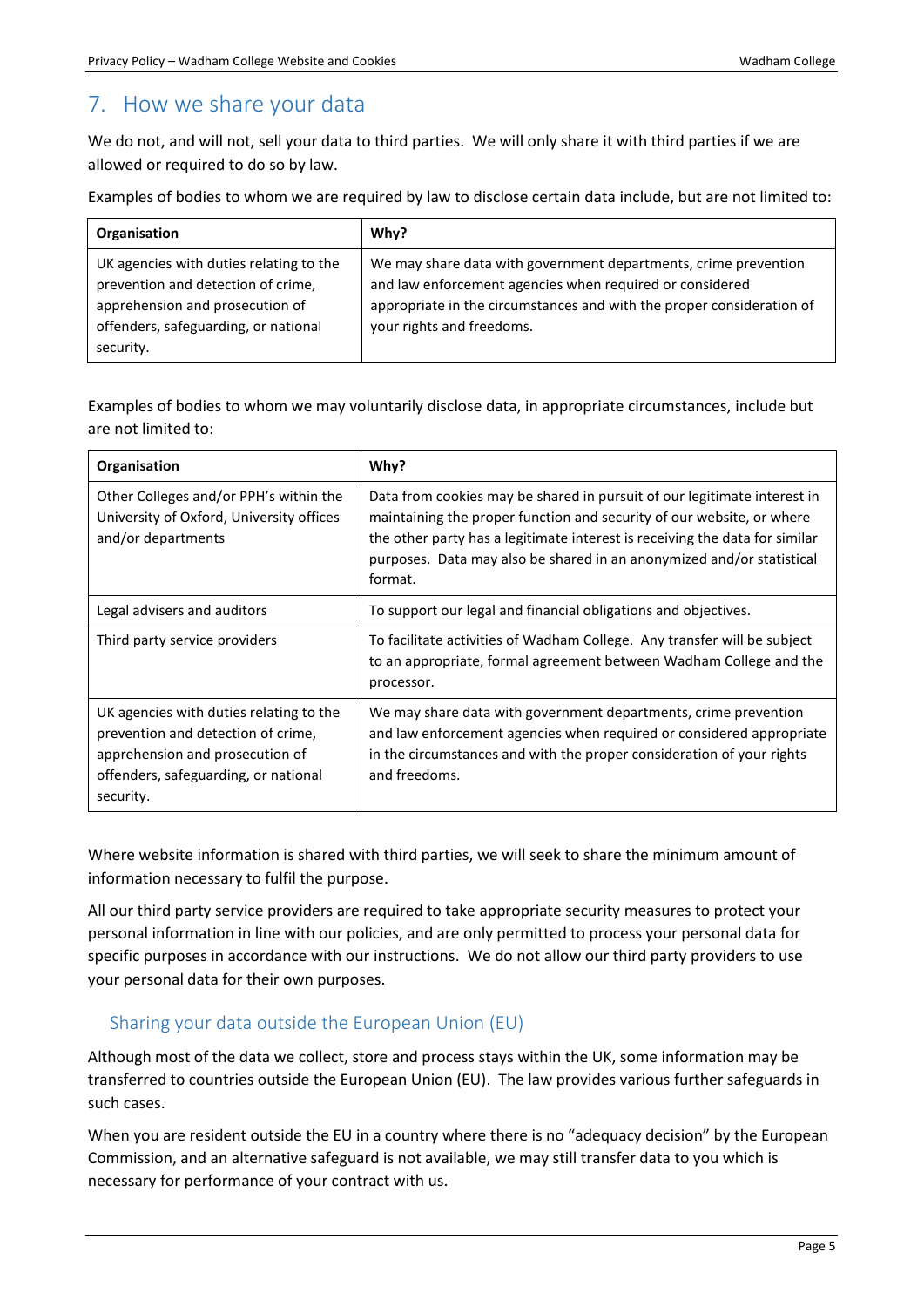Otherwise, we may transfer your data outside the European Union, but only for lawful purposes and provided either:

- There is a decision of the European Commission that the level of protection of personal data in the recipient country is adequate; or
- Appropriate safeguards are in place to ensure that your data is treated in accordance with UK data protection law, for example through the use of standard contractual clauses; or
- There is an applicable derogation in law which permits the transfer in the absence of an adequacy decision or an appropriate safeguard.

## <span id="page-5-0"></span>8. Automated decision-making

We do not envisage that any decisions will be taken about you based solely on automated means, however we will notify you in writing if this position changes.

## <span id="page-5-1"></span>9. How long we keep your data

We retain your personal information for as long as necessary to fulfil the purposes we collected it for, including for the purpose of satisfying any legal, accounting, regulatory, disciplinary or reporting requirements.

The majority of website data, with the exception of that held in the public domain on the website with the permission of the individuals concerned, is not held in a personally identifiable form more than 2 years.

Please note that we may keep anonymized statistical data indefinitely, but you cannot be identified from such data.

We adopt data collection, storage and processing practices and security measures to protect against unauthorised access, alteration, disclosure or destruction of your personal information, username, password, transaction information and data stored.

#### **Your legal rights over your data**

Subject to certain conditions and exception set out in UK data protection law, you have:

- The **right to request access** to a copy of your data, as well as to be informed of various information about how your data is being used;
- The **right to have any inaccuracies in your data corrected**, which may include the right to have any incomplete data completed;
- The **right to have your personal data erased** in certain circumstances;
- The **right to have the processing of your data suspended**, for example if you want us to establish the accuracy of the data we are processing.
- The right to receive a **copy of data you have provided to us**, and have that transmitted to another data controller (for example, another University or College).
- The **right to object to any direct marketing** (for example, email marketing or phone calls) by us, and to require us to stop such marketing.
- The **right to object to the processing of your information** if we are relying on a "legitimate interest" for the processing or where the processing is necessary for the performance of a task carried out in the public interest.
- The **right to object to any automated decision-making** about you which produces legal effects or otherwise significantly affects you.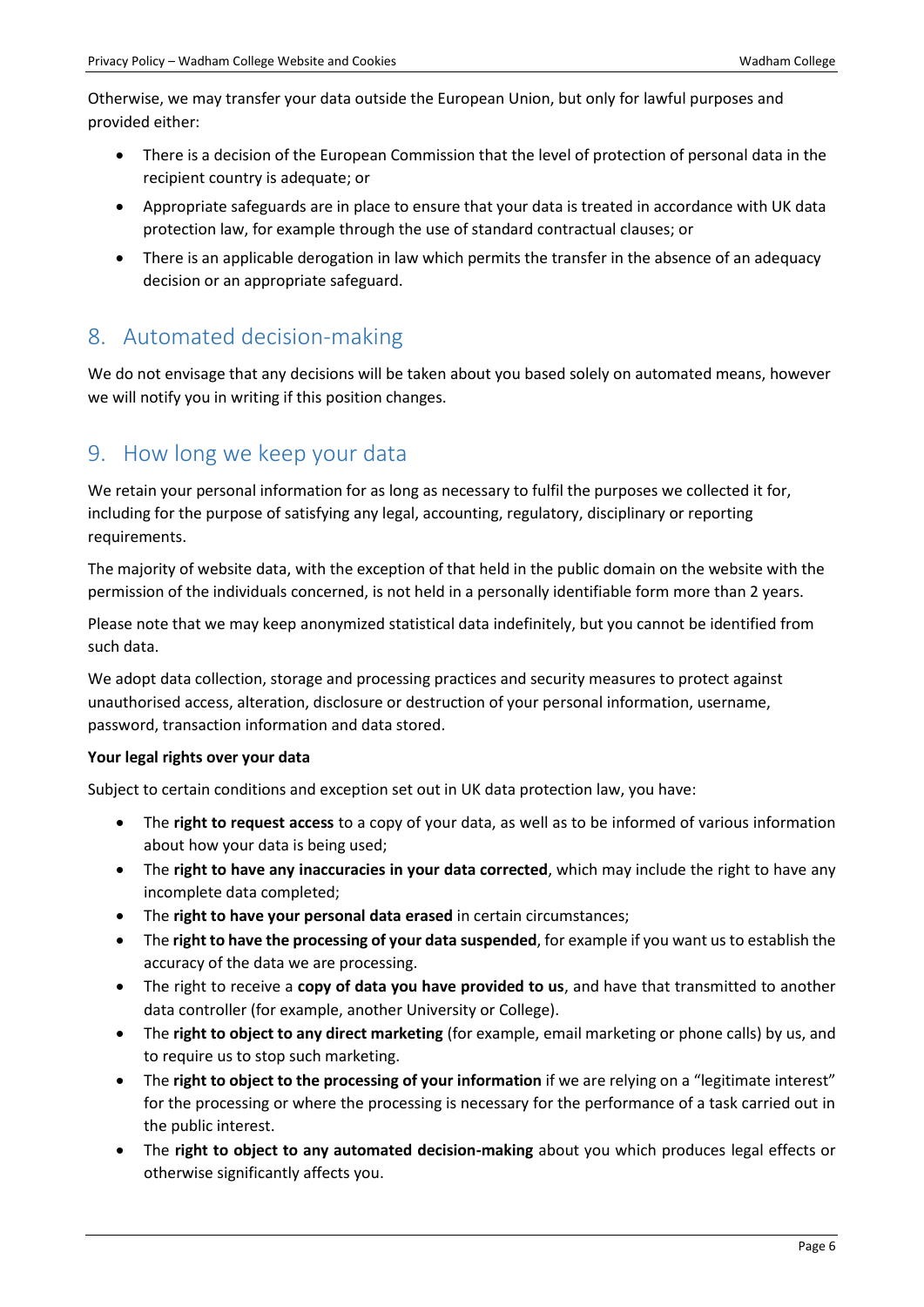Where the lawful basis for processing your data is **consent**, you have the **right to withdraw your consent at any time**. This will not affect the validity of any lawful processing of your data up until the time when you withdrew your consent. You may withdraw your consent by contacting the Head of Website and Communications or the Data Protection Officer (see contact details under section 2)**.**

Further guidance on your rights is available from the Information Commissioner's Office [\(https://.ico.org.uk/\)](https://.ico.org.uk/). Please get in touch with the Head of Website and Communications or the College's Data Protection Officer if you are considering how or whether to exercise your rights. Some of your rights are not automatic, and we reserve the right to discuss with you why we might not comply with a request from you to exercise them.

You have the right to complain to the UK's supervisory office for data protection, the Information Commissioner's Office a[t https://ico.org.uk/concerns/](https://ico.org.uk/concerns/) if you believe that your data has been processed unlawfully.

## <span id="page-6-0"></span>10. Future changes to this privacy notice

We may need to update this notice from time to time, for example if the law or regulatory requirements change, if technology changes or to make the Wadham College or University's operations and procedures more efficient. If the change is material, we will give you not less than two months' notice of the change so that you can exercise your rights, if appropriate, before the change comes into effect. We will normally notify you of the change by email or via a notice on our website.

You can access past versions of our privacy notices [here.](https://www.wadham.ox.ac.uk/governance/wadham-college-gdpr-framework)

| <b>Version</b> | Date        | <b>Changes &amp; Approvals</b>                 |
|----------------|-------------|------------------------------------------------|
| 0.1            | 22 May 2018 | Draft for Review                               |
| 0.2            | 24 May 2018 | <b>Comments from GDPR Advisor</b>              |
| 0.3            | 24 May 2018 | Comments from Head of Website & Communications |
| 0.4            | 29 May 2018 | Comments from Head of Website & Communications |
| 0.5            | 29 May 2018 | <b>Comments from GDPR Advisor</b>              |
| 0.6            | 29 May 2018 | Comments from Head of Website & Communications |
| 0.7            | 29 May 2018 | Formatting changes for circulation             |
| 1.0            | 29 May 2018 | Approved for publication                       |

## <span id="page-6-1"></span>11. Privacy notice revision history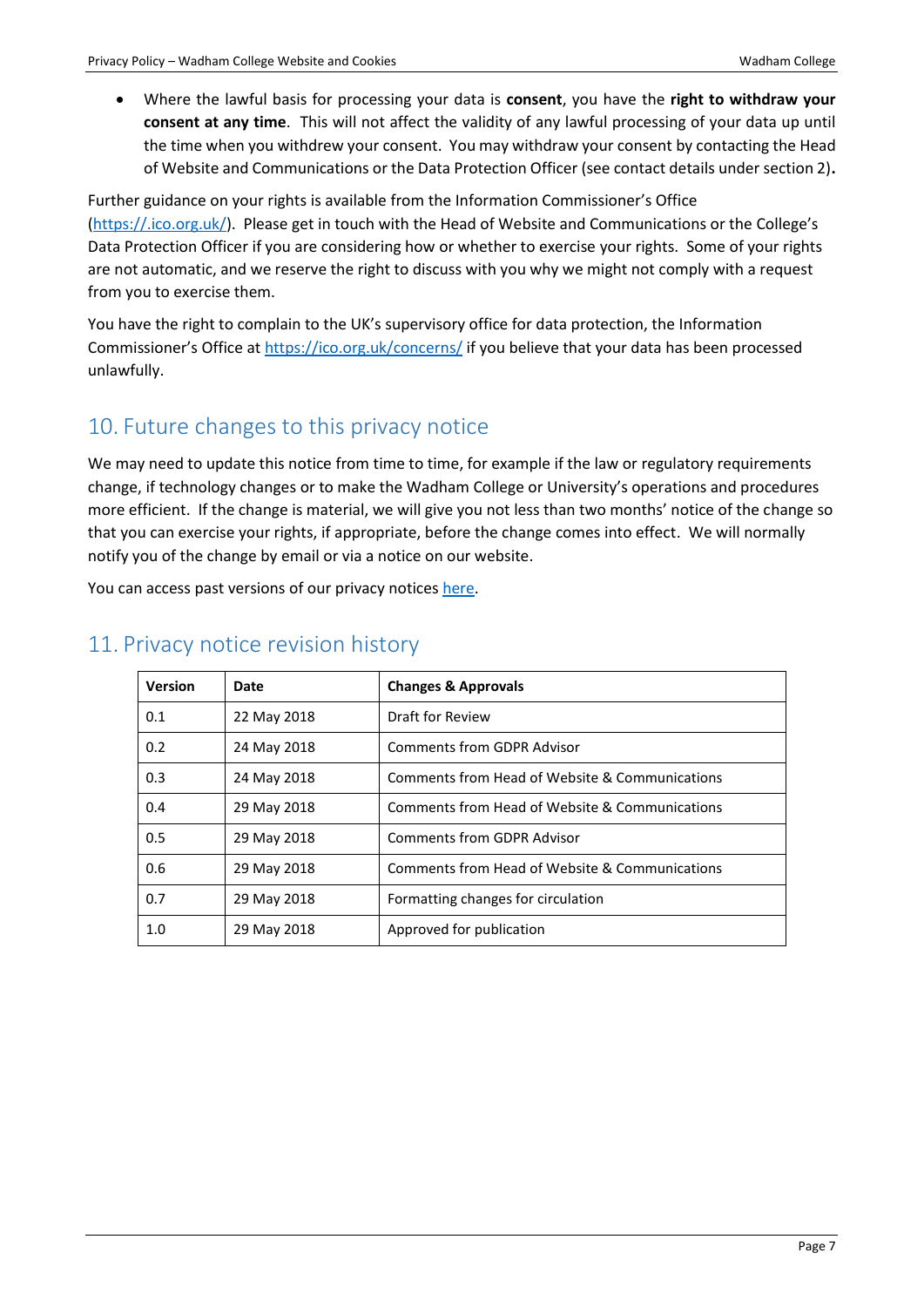## <span id="page-7-0"></span>12. Cookies used by Wadham College on our website

All of our web pages use "cookies". Cookies are small text files that are placed on your computer by the websites that you visit. They are widely used in order to make websites work, or work more efficiently, as well as to provide information to the owners of the site.

Different types of cookies have different purposes and operate for different amounts of time.

**Session cookies** are stored in temporary files on your device and are erased from your device when you close your browser. Session cookies allow websites to link the actions of a website visitor during a single browser session, so that any page changes or selections are remembered as you move from page to page. For example, session cookies will make sure items you put into virtual 'shopping baskets' are transferred to 'checkout' or keep you logged in as you move within sections of a website.

**Persistent cookies** are stored on your device between browser sessions, either for a long term or timelimited period. They are only deleted when they either 'expire' or when you or your browser delete cookies from your device. Persistent cookies are used so that a website 'remembers' inputs and settings, including recalling log on data so that you do not have to log in again when you next visit. Persistent cookies may also recall which areas of a website interested you, in order to help you access those areas more easily in future. They may also be used to collect data about your interests, choices and other organisations and websites that you visit, in order to create a profile enabling marketing materials to be more appropriately targeted.

**Third party cookies** are cookies that are set by a domain other than the one being visited by the user. For details of any third party cookies we include in our domain, please consult the table below.

Most web browsers allow some control of most cookies through the browser settings. To find out more about cookies, including how to see what cookies have been set and how to manage and delete them, visit [www.aboutcookies.org](http://www.aboutcookies.org/) or [www.allaboutcookies.org.](http://www.allaboutcookies.org/)

| Cookie            | <b>Duration</b> | <b>Purpose</b>                                                                                  |
|-------------------|-----------------|-------------------------------------------------------------------------------------------------|
| Cookie preference |                 | This cookie is used to remember a user's                                                        |
| (cookieaccept)    | Session         | acknowledgement of cookies on the website.                                                      |
| Google Analytics  |                 | These cookies are used to collect information                                                   |
| _utma             | Two years       | about how visitors use our site. We use the                                                     |
| _utmb             | Session Cookie  | information to compile reports and to help us                                                   |
| $_{\_}$ utmc      | Not set         | improve the site. The cookies collect information                                               |
| utmz              | Six months      | in an anonymous form, including the number of                                                   |
|                   |                 | visitors to the site, where visitors have come to the                                           |
|                   |                 | site from and the pages they visited.                                                           |
|                   |                 | Click here for an overview of privacy at Google                                                 |
| YouTube cookies   |                 | We embed videos from our official YouTube                                                       |
|                   |                 | channel using YouTube's privacy-enhanced mode.                                                  |
|                   |                 | This mode may set cookies on your computer once                                                 |
|                   |                 | you click on the YouTube video player, but                                                      |
|                   |                 | YouTube will not store personally-identifiable                                                  |
|                   |                 | cookie information for playbacks of embedded                                                    |
|                   |                 | videos using the privacy-enhanced mode.                                                         |
|                   |                 | Read more at YouTube's embedding videos                                                         |
|                   |                 | information page                                                                                |
| Localisation      | Session         | This is used by the website content management<br>systems to keep track of the local time zone. |